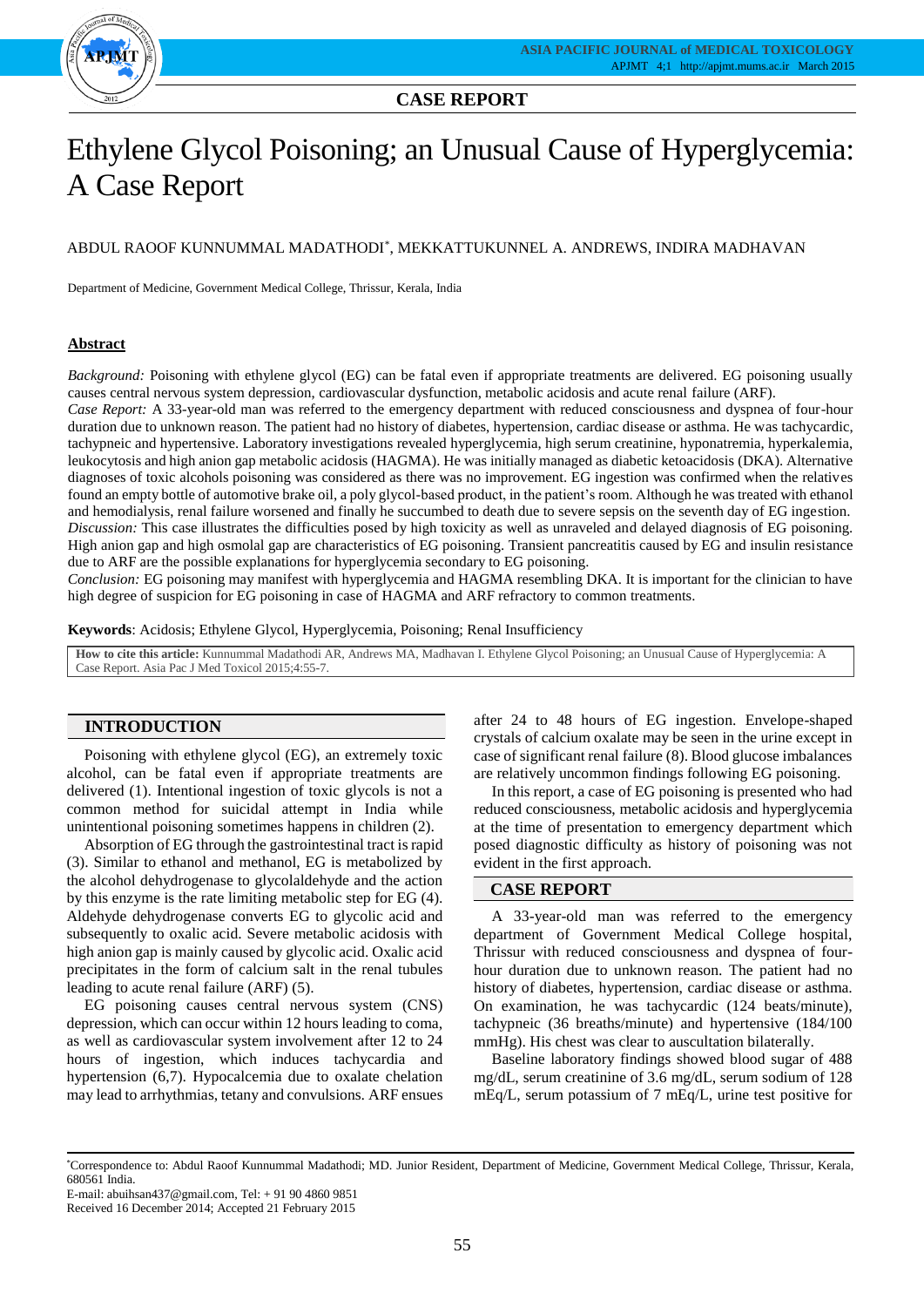sugar and negative for ketone body, hemoglobin of 17.1 g/dL, leucocyte count of 43,600/mm<sup>3</sup> and platelet count of 380,000/mm<sup>3</sup> . Arterial blood gas analysis showed severe metabolic acidosis with pH of 6.89, bicarbonate level of 13 mEq/L and PaCO<sub>2</sub> of 33 mmHg.

As patient had hyperglycemia with increased anion gap acidosis the possibility of diabetic ketoacidosis (DKA) was considered, and standard treatments including fluid therapy and insulin infusion were started. Blood sugar returned to less than 200 mg/dL on the second day of admission, but acidosis persisted. At that time, other possibilities of high anion gap metabolic acidosis (HAGMA) with renal failure like methanol poisoning and renal failure were taken into account. Later, patient's relatives could find an empty bottle of DOT3, an automotive brake oil, in the patient's room which was considered as having a relationship with his condition. The product is mainly composed of polyethylene glycols and glycol ethers.

In order to correct the severe acidosis, sodium bicarbonate (150 mEq diluted in 1 L of 5% dextrose) was infused in one hour. As fomepizole was not available, ethanol was given through Ryle's tube. Patient was also given parenteral thiamine and pyridoxine. Due to persistent metabolic acidosis and anuria, emergency hemodialysis was considered for the patient. His mental status improved after hemodialysis and then he confirmed deliberate ingestion of the brake oil.

On the second day evening, the patient complained of blurred vision with difficulty in finger counting. Optic fundi examination revealed bilateral disc edema suggestive of optic neuritis. On the subsequent days, renal function worsened which resulted in blood urea nitrogen (BUN) of 94 mg/dL and serum creatinine of 4.6 mg/dL on third day and BUN of 137 mg/dL and serum creatinine of 9.8 mg/dL and serum potassium of 6.4 mEq/Lon the 5<sup>th</sup> day. The patient became stuporous on the  $3<sup>rd</sup>$  day and remained anuric. Moreover, assisted ventilation became necessary and so the patient was intubated. His condition deteriorated on the subsequent days when features of pneumonia emerged on the  $5<sup>th</sup>$  day and subsequently sepsis occurred. On the 7<sup>th</sup> day post-ingestion of the poison, the patient died due to uncontrollable sepsis and renal failure. Autopsy revealed total necrosis of both kidneys.

# **DISCUSSION**

This case illustrates the difficulties posed by high toxicity as well as unraveled and delayed diagnosis of EG (and other toxic glycols) poisoning. HAGMA and hyperglycemia at presentation was presumed to be due to DKA, while other differential diagnoses related to co-occurrence of these clinical features can be chronic renal failure, multiple organ failure, and critical illness (7). Alcoholic ketoacidosis caused by excessive alcohol use in a malnourished person, methanol poisoning and EG poisoning are also responsible for HAGMA (9).

The mortality of EG poisoning varies from 1 to 22% (5,9). The highest mortality is found in patients with severe metabolic acidosis (blood  $pH < 7.1$ ) or initiation of treatment later than 10 hours after exposure, which both situations were present for our patient. The lethal dose of EG has been reported to be 1.4 to 1.5 mL/kg body weight, although death

has been reported with lower amounts, and survival has been reported with much greater amounts (6,7).

Common clinical features of EG poisoning comprises of neurologic abnormalities such as CNS depression, cardiopulmonary dysfunction and renal failure which occasionally can be present simultaneously in a patient. Rarely, ARF can be seen in the absence of other clinical and laboratory features of EG poisoning and so this entity should be considered in the differential diagnoses of unexplained ARF (7). High anion gap and high osmolal gap are characteristics of EG poisoning. Serum osmolality increases after few hours of EG ingestion, later decreases as EG is metabolized, but osmolal gap remains high. Apart from presence in the urine, calcium oxalate crystals can be deposited in kidneys, brain, lungs and myocardium and may be the only evidence of EG ingestion in some patients with normal anion and osmolal gap (7). The distinct characteristic of our patient compared to other reported cases of EG poisoning was hyperglycemia. Thrall et al reported hyperglycemia in dogs and cats poisoned with EG (10). In addition, Ybarra et al found DKA in 5 patients poisoned with EG, who 4 of them were previously diabetic and one of them had no history of diabetes (11). Except these two articles, no similar reports on EG poisoning with hyperglycemia could be found in the available literature. As can be seen, high blood sugar is a rare condition in EG poisoning which confuses the clinician with DKA, and so the patient would not recover until detoxification treatments such as fomepizole (or ethanol) and early hemodialysis are given. Two possible explanations can be suggested for the hyperglycemia secondary to EG poisoning. First of all, EG poisoning is known for causing transient pancreatitis which results in reduction of serum insulin level (9,11). Second, insulin resistance can be seen in association with ARF (12), and our patient developed refractory ARF.

Moreover, our patient developed impaired vision in the initial days of admission which can be explained by the fact that DOT3 compounds contain some amounts of methyl alcohol. Hyperglycemia following methanol poisoning has also been reported in the literature so far (9). It should be noted that this type of compound(DOT3) are also formed from diethylene glycol (DEG) which can cause similar clinical features to EG, though calcium oxalate crystals that are typical of EG toxicity may not be found after DEG poisoning (9,13). What is more, pancreatitis is more common after DEG poisoning (9).

It is crucial for emergency physicians, to consider the possibility of methanol or EG poisoning in patients with reduced consciousness and HAGMA. However, the measurement of serum methanol and EG concentrations is usually performed by gas chromatography which is not available in all medical settings. Patient management for EG poisoning includes correction of metabolic acidosis and prevention of calcium oxalate precipitation. Activated charcoal and nasogastric lavage have minor role in the management, as EG is rapidly absorbed from the gastrointestinal tract. Endotracheal tube may be placed to protect the airway when patient is in coma (1,14). The affinity of alcohol dehydrogenase is more to ethanol than EG and so